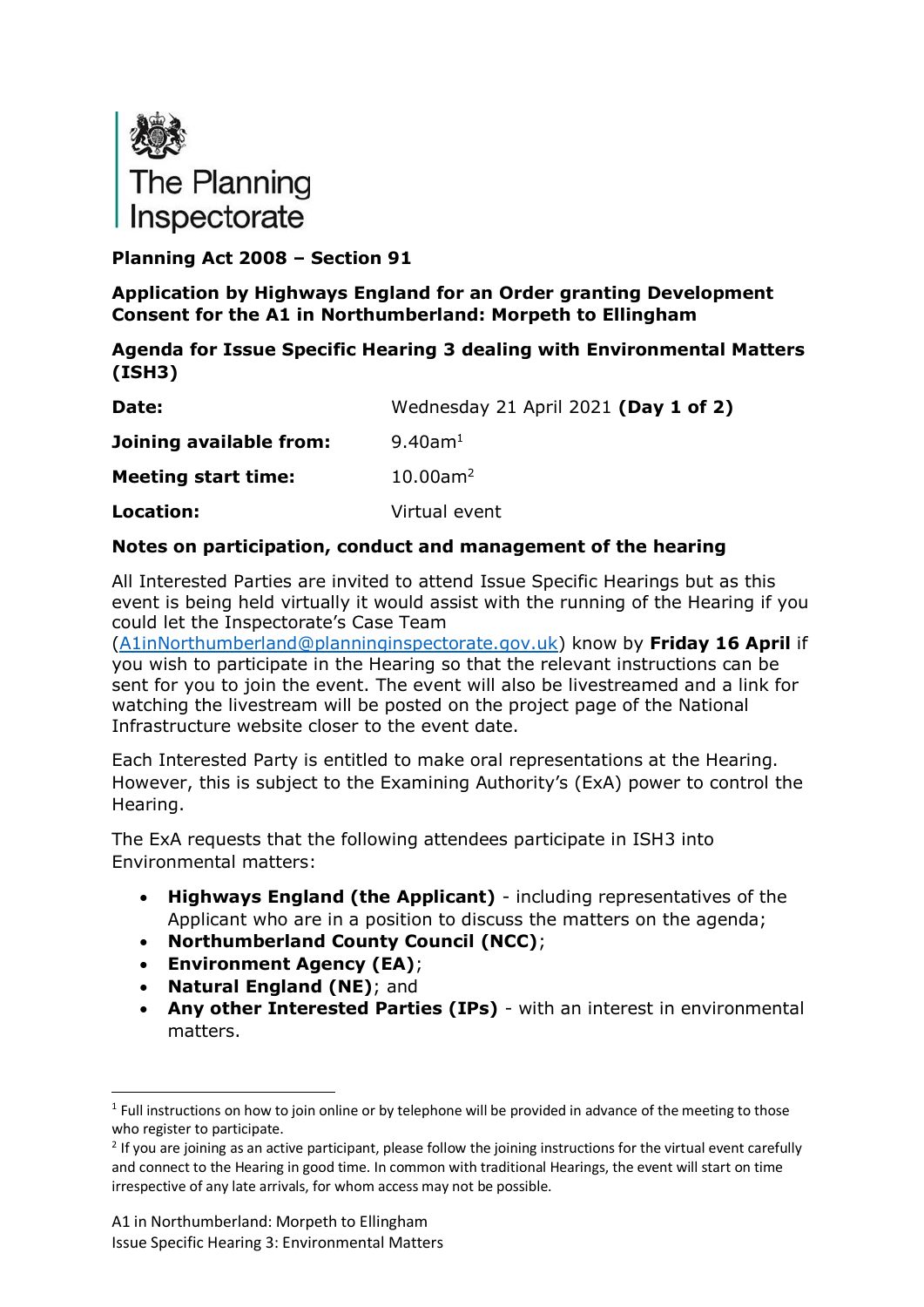Participants may be legally represented if they wish, but the Hearing will be conducted to ensure that legal representation is not required.

Guidance under the Planning Act 2008 (PA 2008) and the Infrastructure Planning (Examination Procedure) Rules 2010 provide that it is the ExA that will probe, test and assess the evidence through direct questioning of persons making oral representations at hearings. Questioning at the Hearing will be led by the ExA.

The virtual event will be open 20 minutes prior to the start of the Hearing to enable a prompt start. Hearings will finish as soon as the ExA deems that all those present have had their say and that all matters have been covered.

The agenda is for guidance only. It is not designed to be exclusive or exhaustive. The ExA may add other issues for consideration, may alter the order in which issues are considered and will seek to allocate sufficient time to each issue to allow proper consideration of them. Any lack of discussion of a particular issue at a Hearing does not preclude further examination of this issue, including the asking of further written questions.

Every effort will be made to ensure that the issues will be discussed on the day that they are scheduled for. Should the consideration of the issues take less time than anticipated, the ExA may conclude the Hearing as soon as all relevant contributions have been made and all questions asked and responded to.

If there are additional matters to be dealt with or there are submissions that take a considerable amount of time at any Hearing, there may be a need to continue the session for longer on the day. Alternatively, it may be necessary to prioritise matters and defer others to further written questions.

It is possible that all matters on the agenda will be discussed on **Day 1 (Wednesday 21 April)**. However, if there are submissions that take a considerable amount of time, there may be a need to continue discussions on **Day 2 (Thursday 22 April)**. In addition, it may be necessary to prioritise matters or defer others to further written questions. **Consequently, can participants therefore please make sure that they are available for both days.**

All Examination documents are provided with a unique identification number for referencing purposes shown in square brackets [].

### **Purpose of ISH3**

The main purpose of the third Issue Specific Hearing is to undertake an examination of various environmental matters. In particular:

- To review environmental impact considerations, including matters arising from the application documentation and representations relating to:
	- o landscape and visual impacts;
	- o biodiversity, ecology and the natural environment;
	- o the water environment; and
	- o transport matters.

A1 in Northumberland: Morpeth to Ellingham Issue Specific Hearing 3: Environmental Matters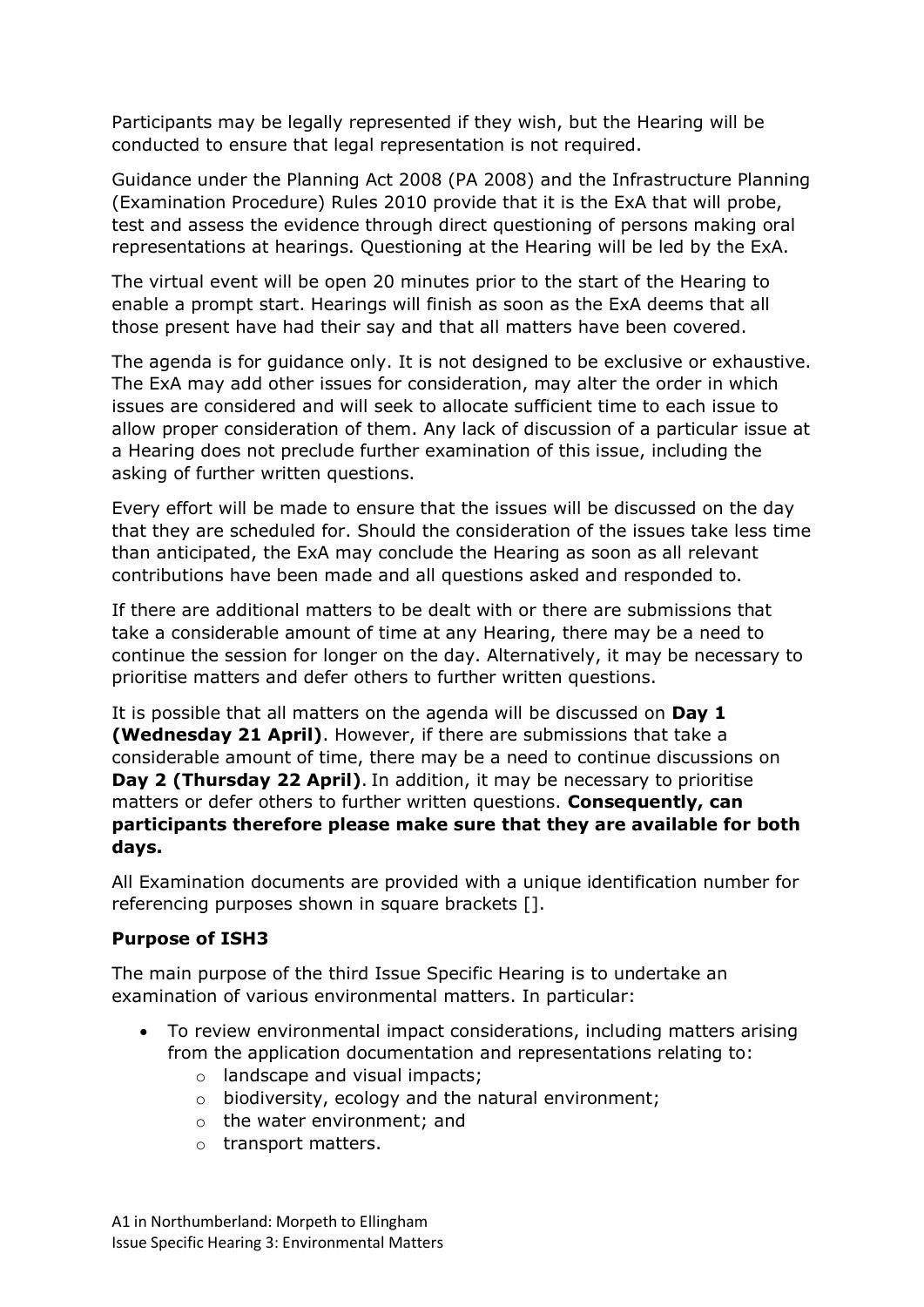- To examine matters related to mitigation of impacts particularly through the dDCO, outline Construction Environmental Management Plan (CEMP), the outline Construction Traffic Management Plan (CTMP), and the Landscape Mitigation Masterplans;
- To confirm the scope of, and progress with, the submission of the proposed hydraulic modelling and geomorphological information associated with the change requests submitted at Deadline 4; and
- Clarification of other outstanding environmental matters.

### **Key Documents for ISH3**

- Draft Development Consent Order [REP5-005] (clean) and [REP5-006] (tracked);
- Outline Construction Environmental Management Plan (CEMP) [REP5-012] (clean);
- Outline Construction Traffic Management Plan [REP3-015];
- ES Figure 7.8 Landscape Mitigation Masterplan Part A [REP4-010];
- ES Figure 7.10 Landscape Mitigation Plan Part B [APP-144];
- Culvert Mitigation Strategy [REP5-022];
- Water Framework Directive Assessment Part A [APP-225];
- Water Framework Directive Assessment Part B [APP-312];
- SoCG with NCC [REP5-015];
- SoCG with the EA [REP5-017]; and
- SoCG with NE [REP5-016].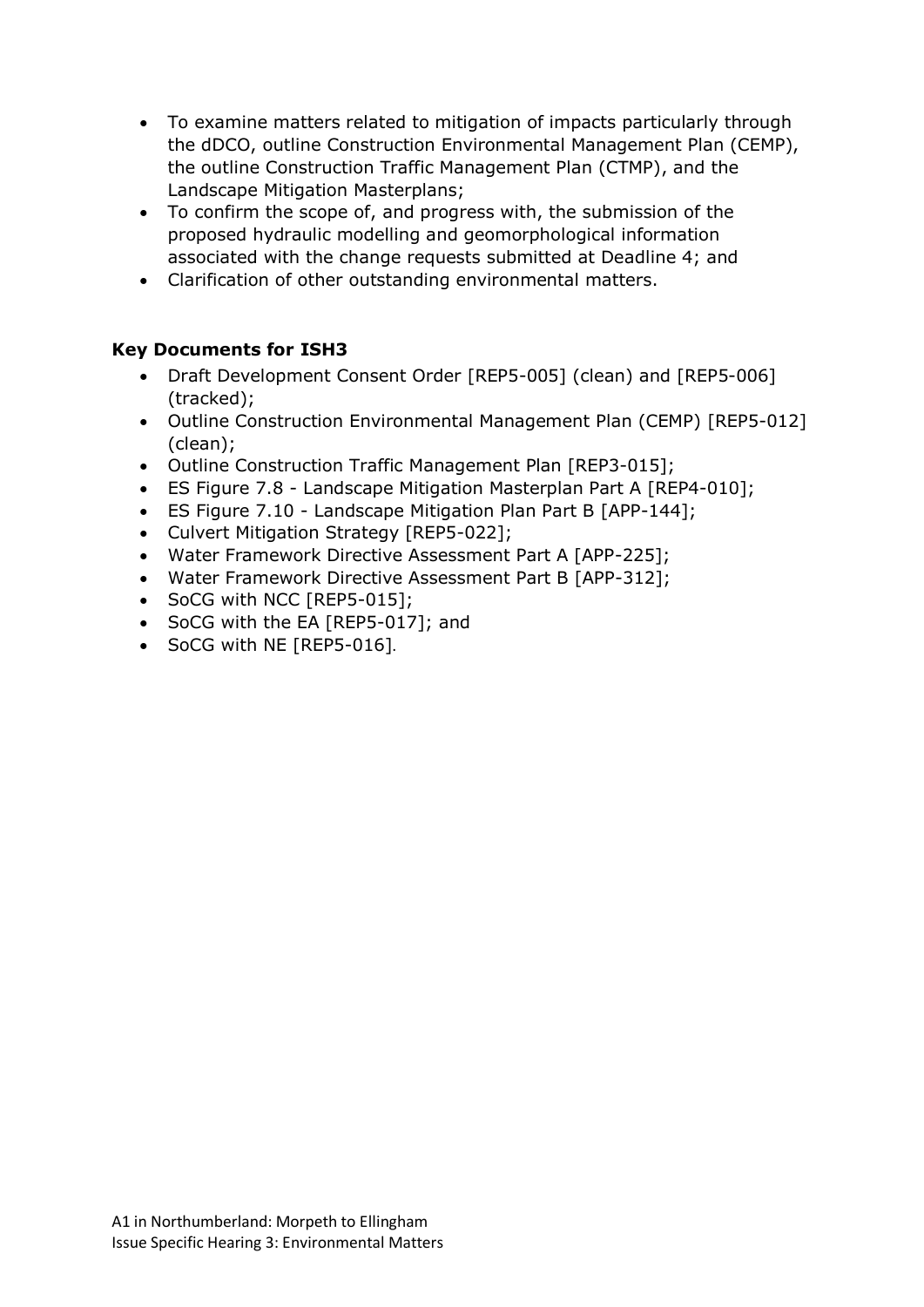

# **Issue Specific Hearing 3: Environmental Matters**

**10:00am, Wednesday 21 April 2021 (Day 1 of 2)**

## **1. Welcome, introductions, arrangements for this Issue Specific Hearing (ISH3)**

## **2. Water environment**

- To consider outstanding matters of disagreement between the Applicant and the Environment Agency in respect of the Culvert Mitigation Strategy and Water Framework Directive Assessment;
- To consider whether the Proposed Development would have an effect on Otters within the Order limits or wider study area; and
- To consider any other outstanding matters still under discussion between the Applicant and Environment Agency.

## **3. Change Requests – Outstanding Information**

• To confirm the scope of, and progress with, the submission of the proposed hydraulic modelling and geomorphological information associated with the change requests submitted at Deadline 4

### **4. Biodiversity, ecology and the natural environment**

- Biodiversity No Net Loss Assessment outstanding matters between the Applicant and the EA; and
- The approach to air quality assessment and in particular the air quality impacts on the River Coquet and Coquet Valley Woodlands SSSI – outstanding matters between the Applicant and NE.

## **5. Landscape and Visual Impacts**

- Methodology used for the assessment of landscape and visual effects and how it has informed the Proposed Development;
- The effectiveness of the Applicant's landscape mitigation strategy; and
- Any outstanding issues related to tree protection and tree/ vegetation removal.

A1 in Northumberland: Morpeth to Ellingham Issue Specific Hearing 3: Environmental Matters